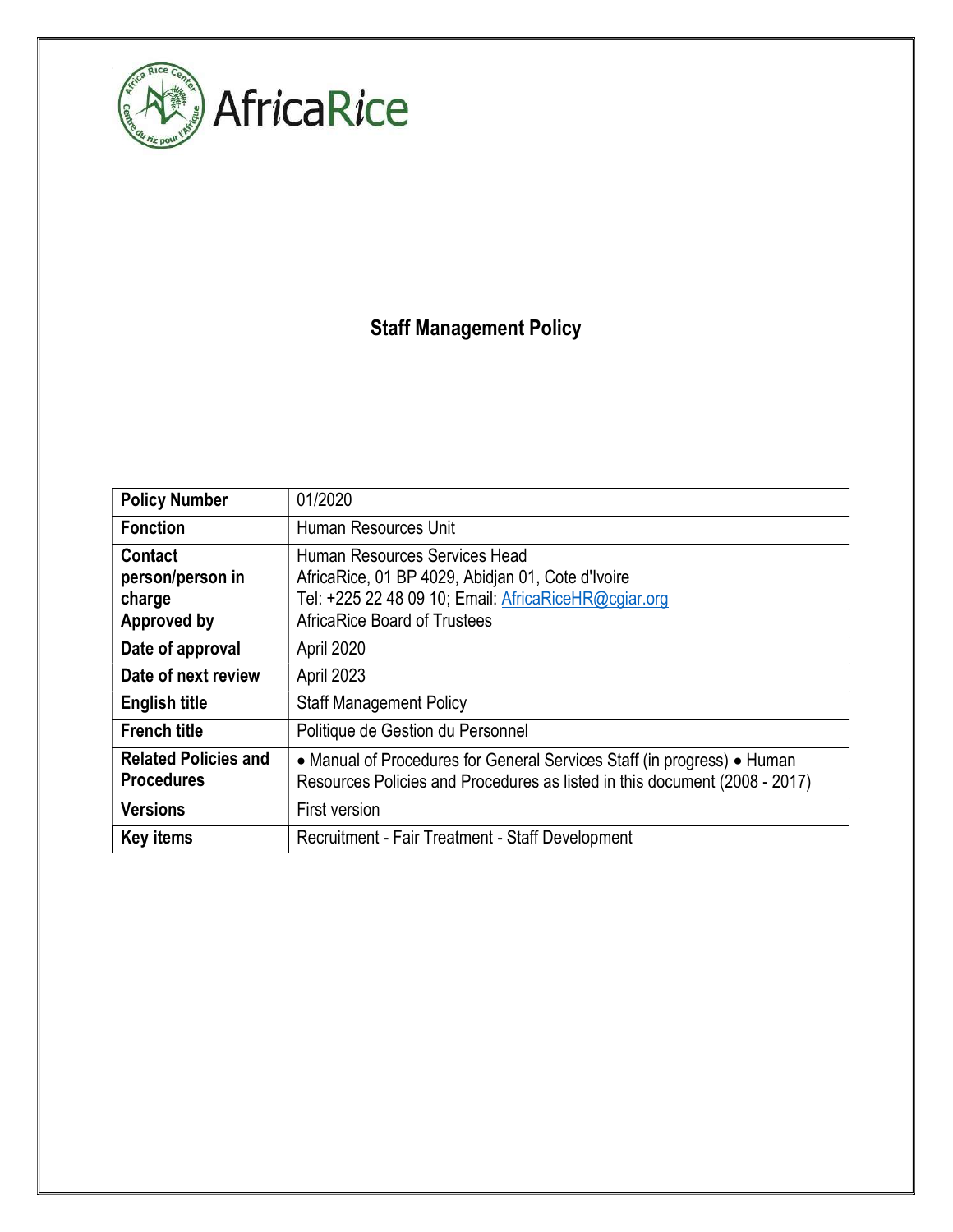# Table of contents

| 1.             |  |
|----------------|--|
| 2.             |  |
| 3 <sub>1</sub> |  |
| 4.             |  |
| 5.             |  |
| 6.             |  |
| 7.             |  |
| 8.             |  |
| 9.             |  |
| 10.            |  |
| 11.            |  |
| 12.            |  |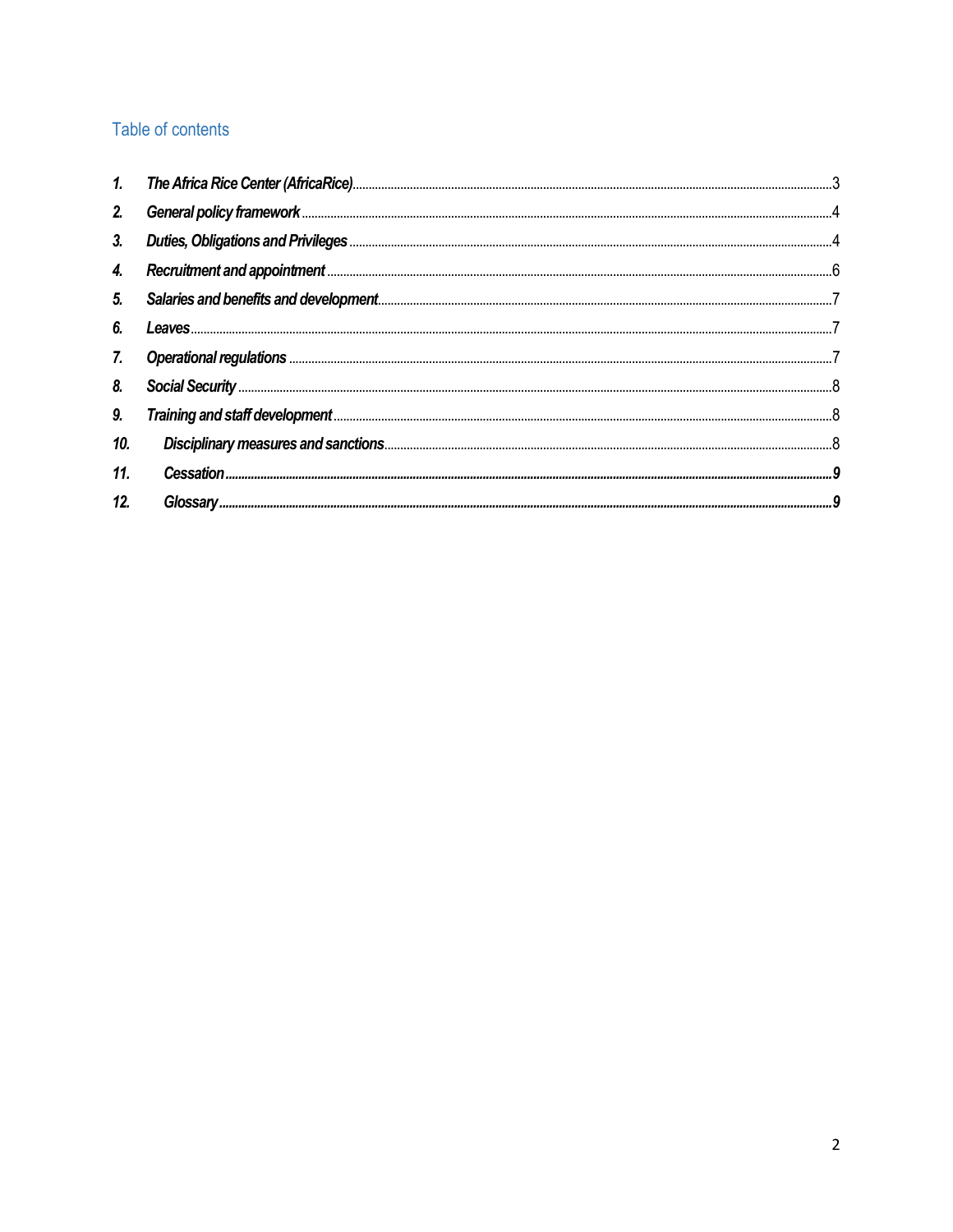## 1. The Africa Rice Center (AfricaRice)

The Africa Rice Center (AfricaRice), founded in 1971, is an autonomous intergovernmental association, currently composed of 28 African member states. AfricaRice is also one of the 15 International Agricultural Research Centers of the CGIAR Organization System - a global partnership in agricultural research for a future without hunger.

The responsibilities for governance at AfricaRice are shared between the Members States represented by a Council of Ministers and the Board of Trustees. Its supreme governing body is, however, the Council of Ministers, composed of the line Ministers in charge of either Agriculture or Scientific Research and Higher Education, depending on the Member State. This governance, unique to AfricaRice among the International Agricultural Research Centers of the CGIAR System Organization, gives it unparalleled access to the highest levels of decision-making in African governments. The Board of Trustees is responsible for oversight of the affairs of the Center including the approval of programs and budget, the appointment of senior professional staff, the approval of policies, and monitoring and evaluating management's actions while at the same time avoiding undue involvement in the day-to-day operations of the Center. The Director General and staff are responsible for the day-to-day management of operations of the Center.

AfricaRice works to improve the living conditions of the poor in Africa through scientific activities and effective partnerships. Its mission is to contribute to poverty reduction and food and nutrition security in Africa through research for development activities and partnerships aimed at increasing the productivity and profitability of the rice sector, while ensuring the sustainability of the farming environment.

AfricaRice's modus operandi is partnership. Research for development activities are carried out in collaboration with various stakeholders in national agricultural research systems (NARS), including National Agricultural Research Institutions (NARIs), academic institutions, advanced research institutes, farmers' organizations, non-governmental organizations, donors and the private sector. The results generated benefit African farmers, mainly small-scale producers, as well as millions of African households for whom rice is an essential part of their diet.

AfricaRice attaches the utmost importance to professional fulfilment and the development of its human resources. The Center is committed to ensuring that staff members have the necessary conditions for a productive environment and a work-life balance. This will allow them to be able to be at the highest level of performance at all times.

The official languages of AfricaRice are English and French. Both languages have the same legal status for documents including invoices, memoranda, contracts, communications, publications and agreements with Governments. Staff members may communicate and receive communications in both languages.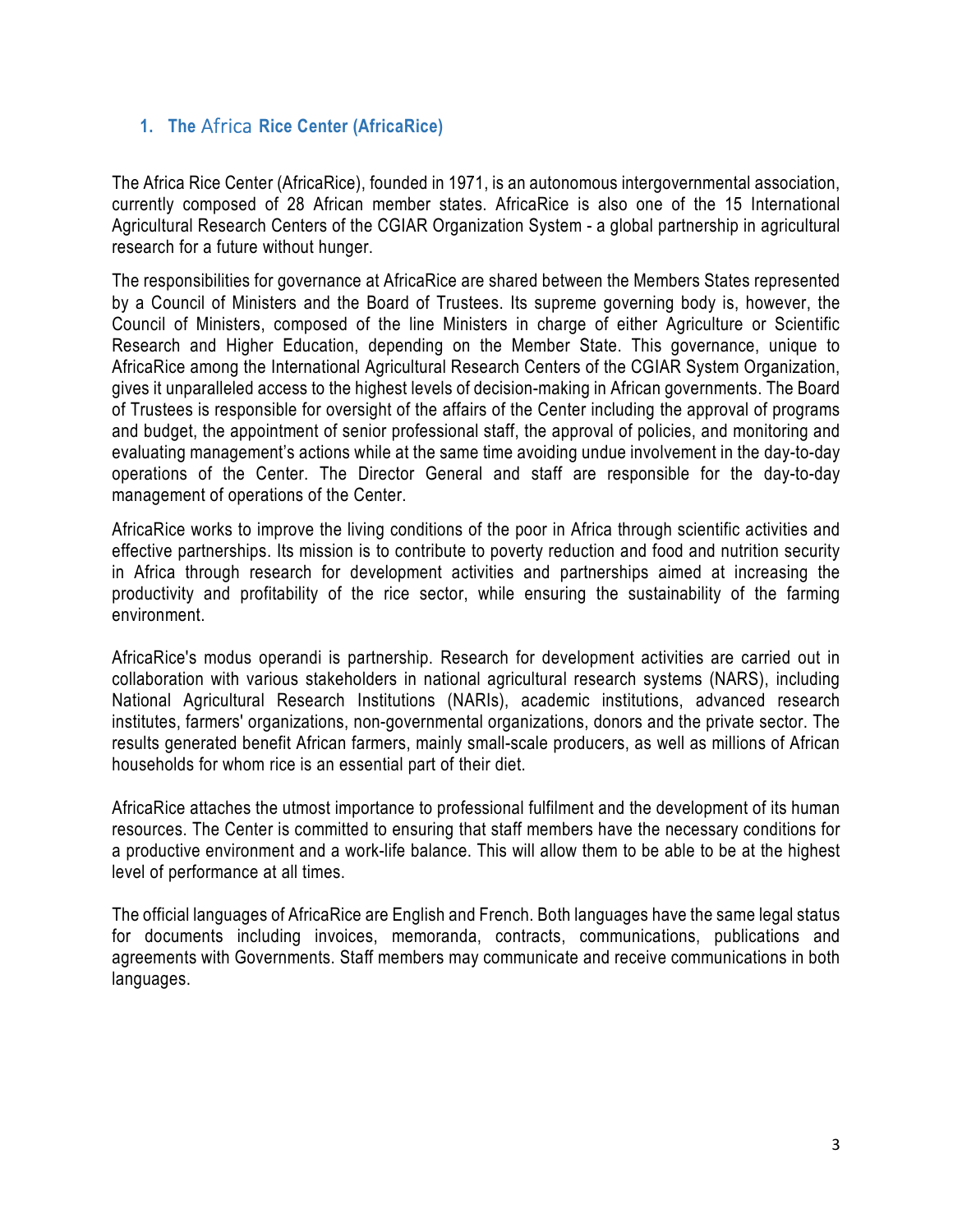# 2. General policy framework

#### 2.1 Purpose and Scope

The Staff Management Policy contains the basic terms and conditions of employment as well as the essential rights, obligations and duties of AfricaRice and its staff. It sets out the general principles that guide AfricaRice in the recruitment, management and development of staff. If it considers it necessary, AfricaRice may draw up and implement any regulations relating to the management of personnel in accordance with its principles. It may make appropriate arrangements to ensure the classification of staff posts according to the nature of the duties to be performed and the responsibilities required.

#### 2.2 Amendment and Review

The personnel policy will be reviewed and amended, if necessary, every three years. Any amendment or revision must be approved first by the Executive Management Committee and then by the Board of Trustees before being made known to all staff. The Director-General has the right to make an exception to this rule in exceptional circumstances.

## 2.3 Related policies

With a view to strengthening the good governance of the Center, the protection and fair treatment of staff and in line with internationally recognized labor standards and practices in human resources management, AfricaRice has developed specific policies that are accessible on the Institution's internet and intranet sites. These specific policies are communicated to staff at the time of induction.

## 2.4 Delegation of authority

The Board delegates full authority to the Director General for the management and effective implementation of AfricaRice's human resources policies. The Director-General may delegate this authority to competent staff for the implementation of the provisions of this policy.

# 3. Duties, Obligations and Privileges

## 3.1 Work environment

All staff members shall be subject to the authority of the Director General, who may assign them to any of AfricaRice's tasks and/or positions. They are accountable to him in the performance of their duties. In principle, the entire working time of the staff shall be at the disposal of the Centre.

Every employee has the right to a work environment that allows him/her to achieve his/her highest level of performance, individually and as a team, as well as to feel respected and welcomed. AfricaRice will at all times:

- attract and retain a high-performing workforce;
- apply fair treatment comparable to that of similar international agricultural research institutions, while respecting the laws, customs and practices of the host countries in which it operates;
- encourage and offer opportunities for the professional and personal development of its employees;
- provide a safe and adequately equipped work environment for all its staff members;
- encourage open communication between staff members at all levels and foster a positive work environment conducive to the achievement of excellence;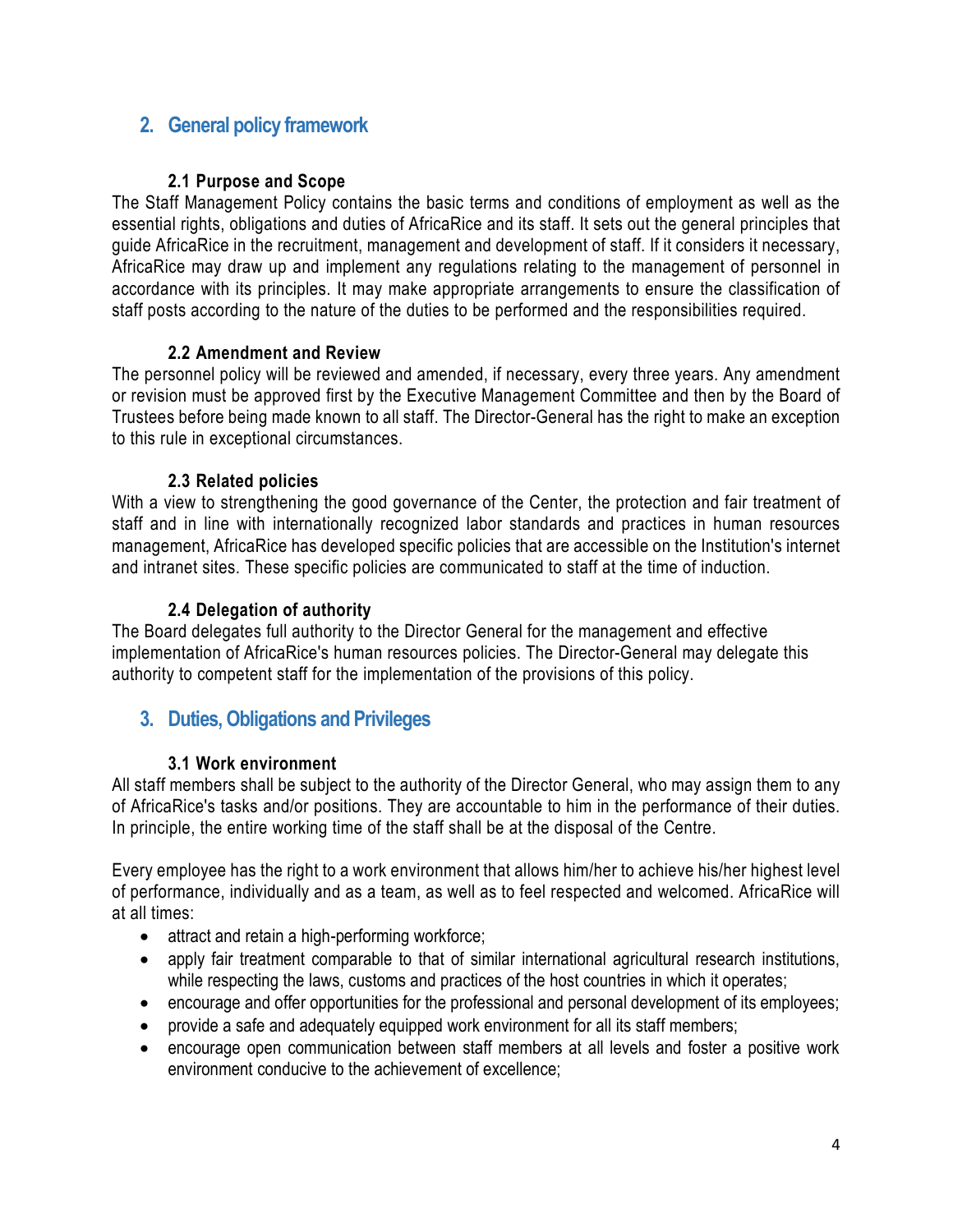- prohibit any form of favoritism or discrimination based on race, color, religion, gender, ethnic origin, political affiliation, age, health, marital status or sexual orientation;
- ensure that management and staff act in a culturally sensitive manner with respect to cultural diversity among AfricaRice staff;
- maintain a zero-tolerance policy towards abuse or harassment of any kind in the workplace.

When a staff member believes that his/her rights as an employee have been violated, he/she is advised to lodge a complaint in accordance with AfricaRice's policy and grievance procedures. Every effort will be made to resolve problems at the lowest level of the hierarchy.

## 3.2 Off-site activities and conflicts of interest

In the performance of their duties, staff members shall not seek or accept instructions from any government or from any authority external to the institution without the prior approval of the Director General. No staff member may accept or exercise an occupation or profession that is incompatible with the proper fulfilment of his/her duties at AfricaRice.

Staff members shall not engage in any advisory service or other outside employment without the prior approval of the Director General. Where an external assignment is related to AfricaRice's programme and it is in AfricaRice's interest to do so, the Director General may choose to request the staff member to accept the assignment.

Staff members must not be actively involved in the management of a company or hold a financial interest in a company in order to benefit from such association because of their official position with AfricaRice.

#### 3.3 Disclosure of information

Staff members shall exercise the utmost discretion on all matters of a confidential nature or share them, in an official capacity, with the authorization of the Director-General. Unless authorized by the Director-General or his/her representative, no staff member shall, under any circumstances, communicate to any person any information which has not been published and of which he/she has become aware as a result of his/her position at AfricaRice. Separation from service does not exempt them from these obligations. This observance of confidentiality agreements continues after an AfricaRice employee's contract is terminated.

## 3.4 Prevention of Corruption, Favors and Gifts

No staff member shall accept, in consideration of his/her work at AfricaRice, any honor, decoration, favor, gift or fee from any government or other outside source seeking or conducting business with AfricaRice without the authorization of the Director-General.

#### 3.5 Code of conduct

Where appropriate, the immunities and privileges attaching to AfricaRice under the headquarters agreements granted in the host countries shall be conferred in the interests of the Center. These privileges and immunities do not exempt staff members enjoying them from observing the laws and regulations in force in the countries in which they work both at their place of work and in the conduct of their personal affairs.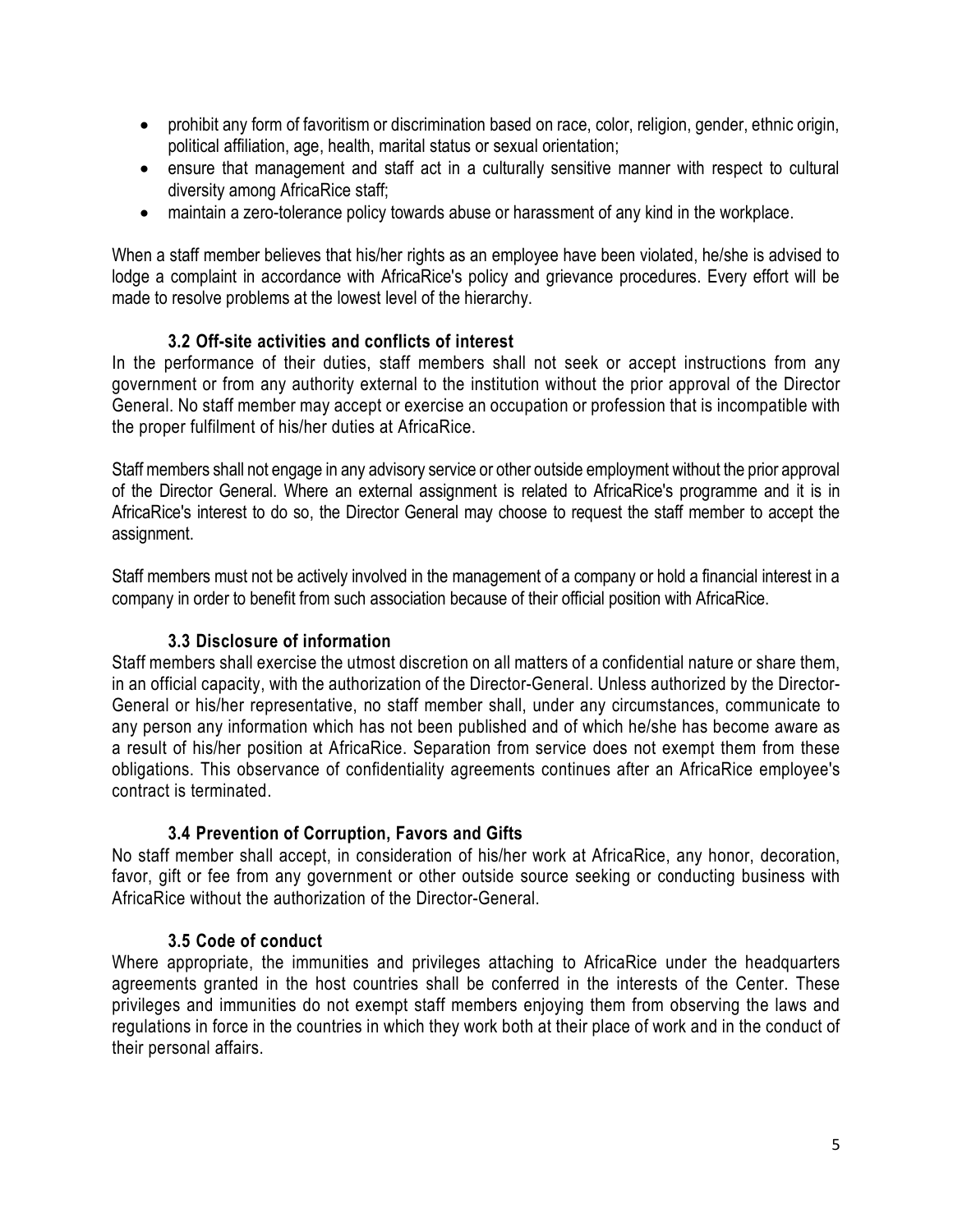Staff members should at all times bear in mind the restraint and tact required of them by reason of their employment with an international organization and therefore should not interfere in the political or religious affairs of the country in which they work.

All staff members are expected to conduct themselves in a professional, respectful and responsible manner so as to promote and maintain AfricaRice's standards and professional image. They must treat other staff members and all other persons with whom they come into contact at AfricaRice with courtesy, respect, equality and cultural sensitivity.

Staff members have a financial obligation to AfricaRice in respect of any loss suffered as a result of their negligence or as a result of the violation of any regulations or procedures.

#### 3.6 Right to express oneself

AfricaRice shall not be used as a venue for meetings, rallies or any other demonstrations of a trade union, political or religious nature.

Staff members may appoint representatives from among their number. These staff representatives make up the Advisory Committee, which is a forum for dialogue and consultation.

Staff members may not form a trade union. Any person or group of persons who engage in activities of a trade union nature will be sanctioned.

#### 3.7 Use of AfricaRice data

To ensure coordination and complementarities with any other analysis to be undertaken at AfricaRice, staff members are authorized to continue to use the AfricaRice data they have collected during their careers at AfricaRice.

## 3.8 Intellectual Property Rights

Any intellectual property rights arising from the work or productions of an employee in the course of his/her employment with AfricaRice, including copyright and intellectual property rights, patents or royalties, are exclusively reserved to the Institution.

Staff members must abide by any agreements that AfricaRice may have made to cover the work and result in a patent, copyright or title.

# 4. Recruitment and appointment

#### 4.1 General principles

AfricaRice fully respects the dignity of all its staff members, their beliefs, feelings and private life without distinction, exclusion or preference, based on race, national or social origin, religion, gender or sexual orientation, and rejects any practice that could nullify or impair equality of opportunity or treatment in its workplace. AfricaRice is an equal opportunity and equal access employer, committed to following internationally recognized labor standards and practices in all respects and providing a fair working environment. AfricaRice plans its human resources staffing according to the internal needs of the organization. All vacancies shall be filled on a competitive basis in accordance with the rules and procedures governing the recruitment process. However, this provision shall not apply in the case of a position filled by transfer of the employee, with or without promotion, when it is in the interests of the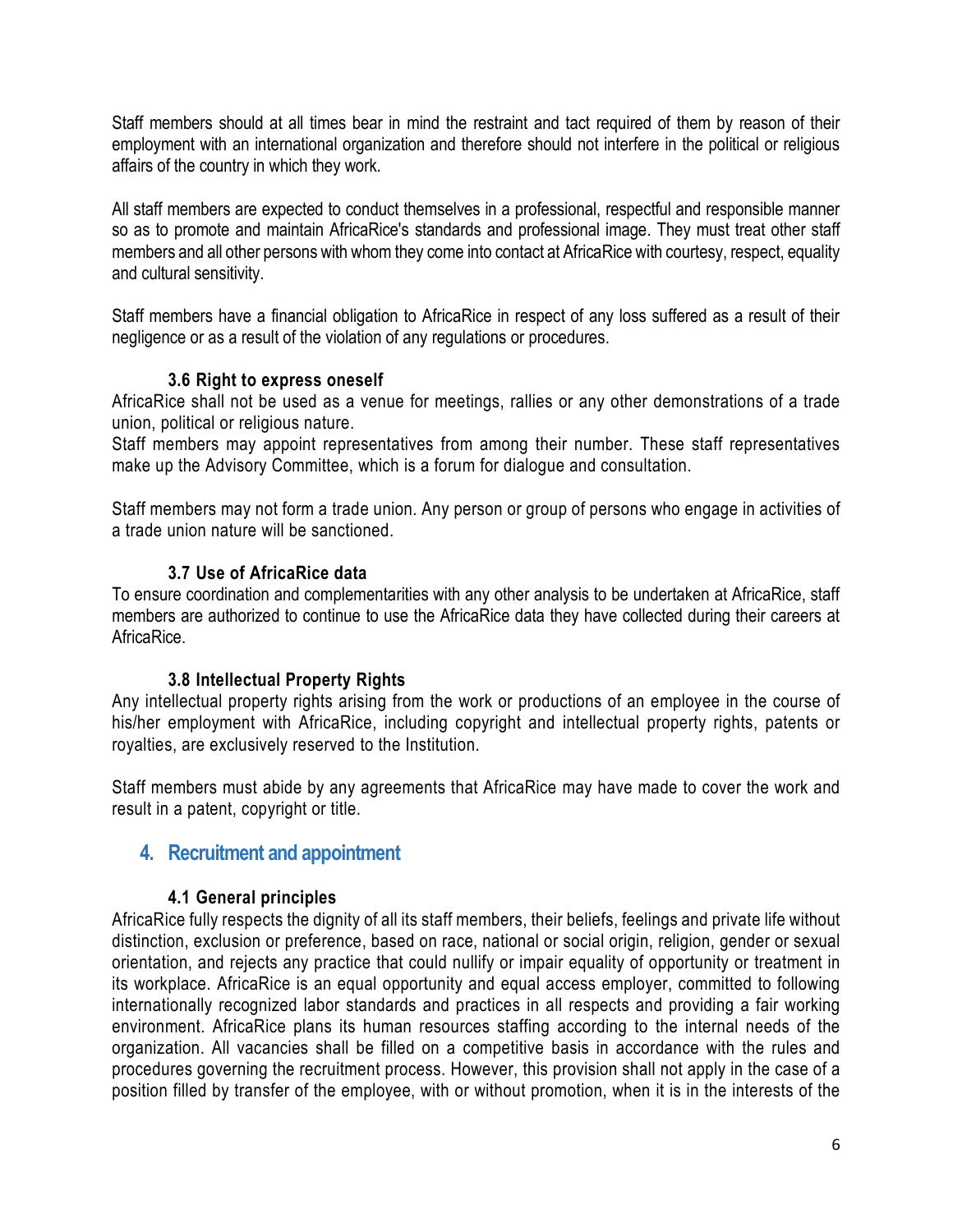Center. However, the Director-General may, in certain cases, appoint staff to other functions as required.

#### 4.2 Recruitment of family members

The Director-General may approve the regular appointment of family members of staff provided that the selection is made on a competitive basis and follows the established recruitment process and procedures.

# 5. Salaries and benefits and development

AfricaRice's performance depends on the quality and commitment of its staff as well as the Institution's remuneration policy aimed at attracting and retaining staff capable of meeting the Institution's objectives. The key principle is to ensure that staff are paid fairly and treated in a consistent and transparent manner.

The salary level of the staff is set by AfricaRice according to their functions and responsibilities. The system of salaries and allowances will be determined by the Center in accordance with local, regional and international customs and the financial performance of the Institution. On the basis of a satisfactory assessment of performance and availability of funds, an employee may be promoted.

Under conditions determined by management, AfricaRice provides certain loans and indemnities to staff members. Furthermore, AfricaRice reserves the right to modify or consolidate such benefits as it deems appropriate in the interests of the Center and the generality of its staff.

## 6. Leaves

All staff members shall be entitled to annual leave or leave due to special circumstances recognized by AfricaRice as necessary for the welfare of its employees.

In addition to annual leave, AfricaRice grants other specific types of leave, the conditions of which are well defined in the procedures manuals for General Service and internationally recruited staff.

Leave shall be taken by mutual agreement in accordance with the provisions of the rules and regulations of the manuals of procedures governing General Service and internationally recruited staff.

In order to enable regionally and internationally recruited staff to spend their vacations periodically in their home countries, AfricaRice shall grant the necessary time and resources for travel, subject to the conditions and arrangements established by the Center and to the availability of funds.

AfricaRice considers a fixed number of public holidays of 12 days per year at the various duty stations. Allocation mechanisms are set out in the Staff Procedures Manual.

# 7. Operational regulations

AfricaRice sets the normal working hours at the various duty stations. An exemption may be granted to take account of the need for the service. All staff members are required to work beyond normal working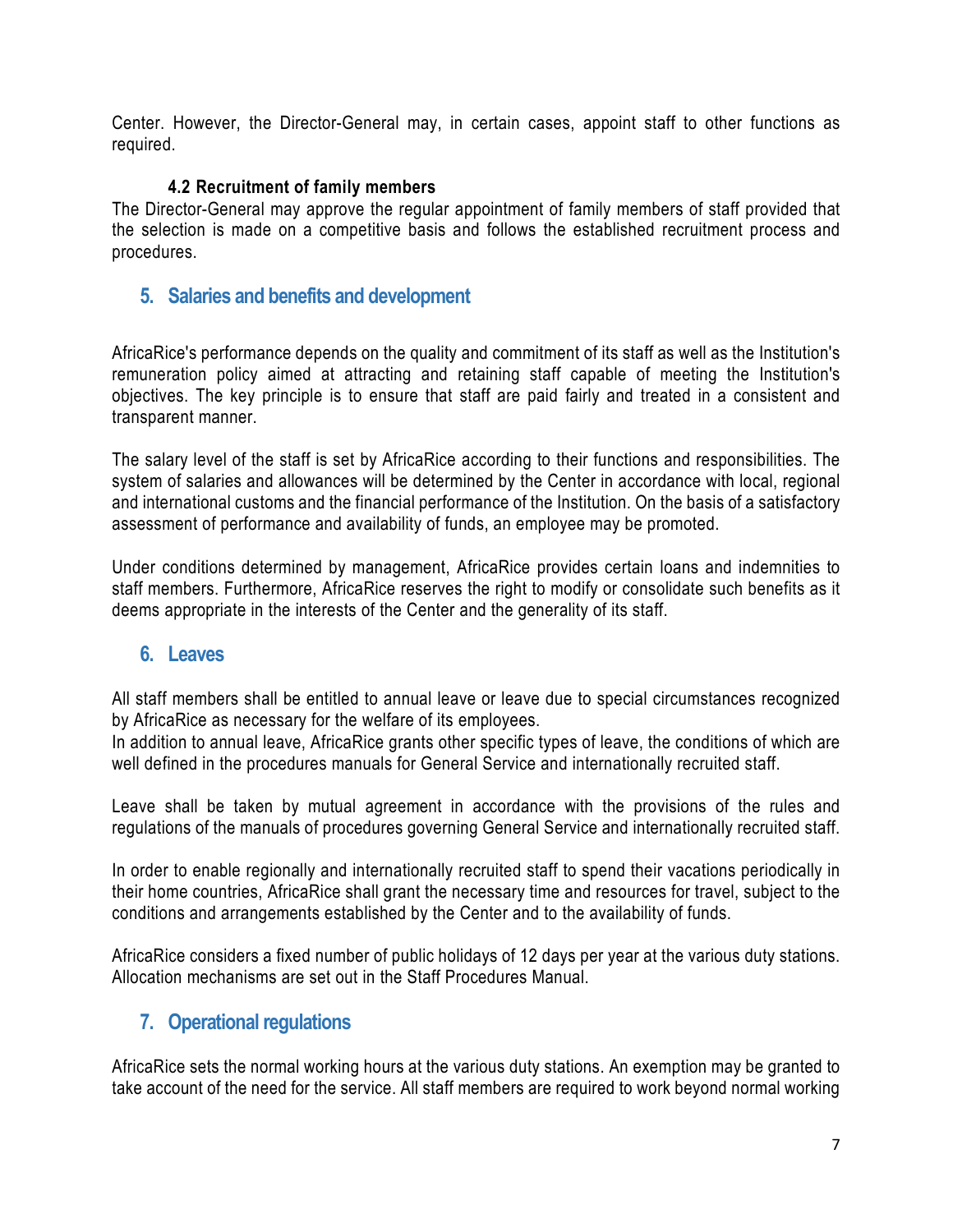hours whenever necessary. However, appropriate arrangements will be made to minimize the need to work beyond the time provided for this purpose.

Eligible performance level staff members who are required to work in excess of standard working hours will be compensated according to the rules set by AfricaRice in accordance with the laws and regulations in force in the host countries.

Regionally and internationally recruited staff members working outside their home country or country of residence will receive assistance in settling in at their duty station, transferring to another duty station and at the end of their contract to return to their place of residence.

# 8. Social Security

AfricaRice will facilitate a system of social security for staff, including provisions for the protection of the health of staff members and their dependents, sick and parental leave, as well as fair compensation in the event of illness, injury or disability attributable to the performance of duties on behalf of AfricaRice, and death.

Provision is made for the participation of General Service staff in an internal supplementary pension fund, known as the Provident Fund, the conditions and operating mechanisms of which are clearly set out in the Manual of Procedures Governing General Service Staff.

## 9. Training and staff development

AfricaRice recognizes the importance of providing its staff with training opportunities to improve their professional knowledge, skills and future performance. Staff development leads to increased productivity, employee motivation and empowerment and contributes to the stability of the Center.

AfricaRice's staff performance management aims to help employees and the Center improve performance by providing a clear basis for the development of individual accountabilities, the evaluation of performance, the identification of training and skills development needs, and the promotion of excellence. An effective staff performance management system is fundamental to the Center's success and staff fulfilment.

## 10. Disciplinary measures and sanctions

AfricaRice may apply disciplinary measures to staff whose conduct is unsatisfactory. The Director-General may summarily dismiss a staff member who is guilty of serious misconduct.

Where appropriate, the Director-General shall establish a competent administrative body, with the participation of designated staff members, to deal with disciplinary matters and with appeals formalized by a staff member against any administrative decision alleging non-observance of the terms of his/her contract.

The need to invoke disciplinary measures is rare and should remain so. The objective of AfricaRice's disciplinary provisions is primarily prevention or correction rather than repression.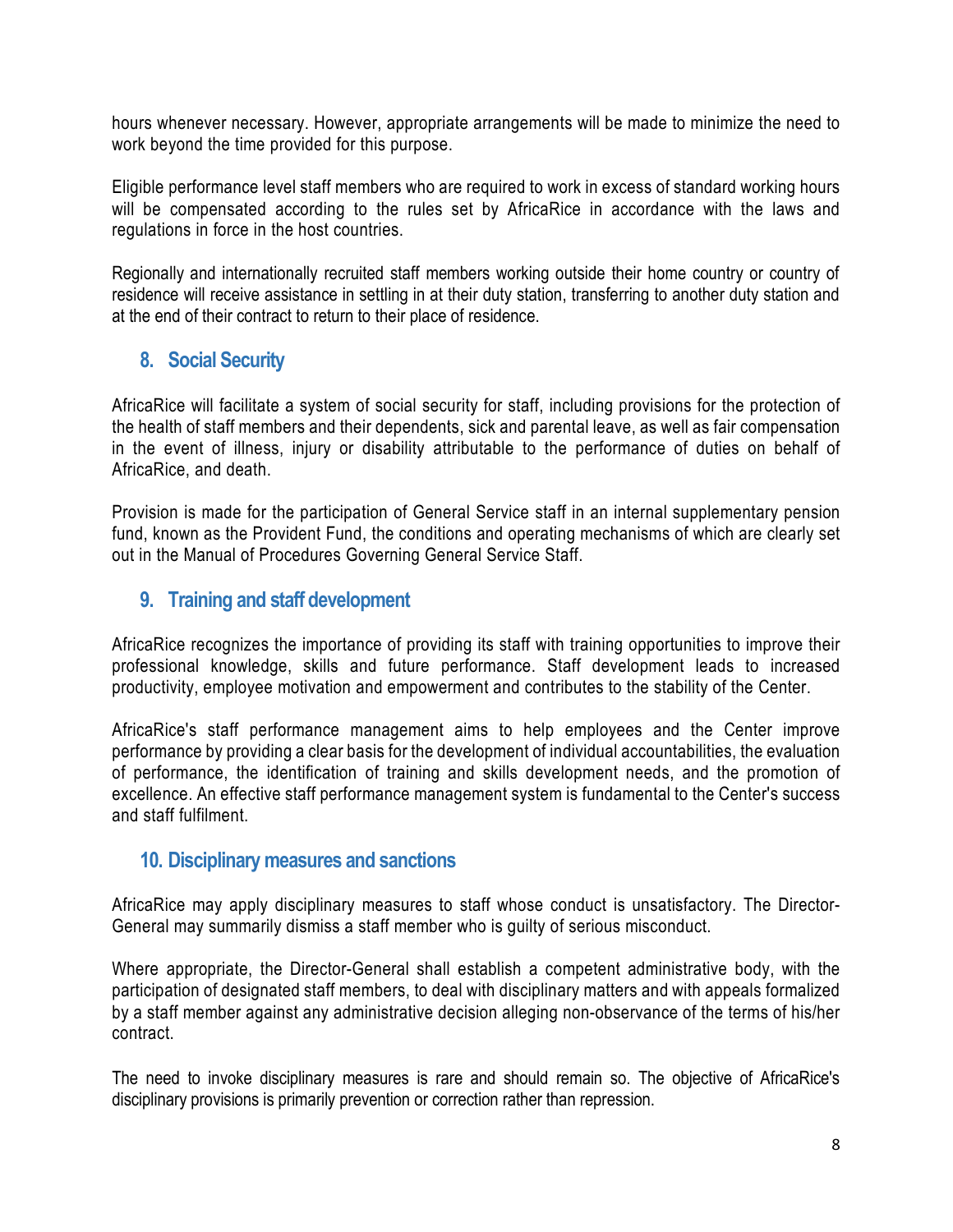# 11. Cessation

The Director-General may terminate the contract of a staff member in accordance with the terms of his/her contract and the provisions in force in the labor legislation of the host country, if the necessities of the service or the level of funding of the Institution require the abolition of his/her post or a redundancy, if his/her services are unsatisfactory, or if, owing to his/her state of health, the staff member is no longer able to perform his/her duties.

The contracts of staff members attached to a specific project shall terminate on the expiry date of the contracts if no renewal is granted. In case of "force majeure", AfricaRice reserves the right to terminate staff contracts.

An employee whose contract is terminated shall receive the notice period and compensation provided for in his/her contract and the laws and regulations in force in AfricaRice's host countries.

Any staff member may resign from AfricaRice by sending a letter to the Director-General giving the notice required by his/her contract.

AfricaRice ensures that separation and termination conditions are clearly specified and accessible so that the employee is aware of his/her rights and obligations when leaving the organization and that they are applied fairly.

## 12. Glossary

Board: The Board of Trustees of AfricaRice established under AfricaRice's constitution.

Letter of Appointment: The written agreement of employment between AfricaRice and the staff member detailing the terms and conditions of employment and duly signed by the Director General.

Employee: A person holding a letter of appointment for full or part time work with AfricaRice, whose employment is governed by the terms and conditions laid out by AfricaRice.

Family member: A family member may be any of the following:

- The lawful spouse and child related to the staff member by birth, legal custody or marriage;
- A child or stepchild who lives with the staff member and for whom the staff member has assumed full parental responsibility;
- A person who is a formally declared companion effectively living with the staff member.

Dependents: The recognized dependents of a staff member are:

- One spouse who in any given year resides permanently with the staff member and may be supported by relevant legal document;
- In the case of non-married partner, a relationship which has been formally established and is in existence for at least two years and that the partner is permanently residing with the staff member;
- Legitimate or legally adopted children under the age of 23, attending regular school and for whom